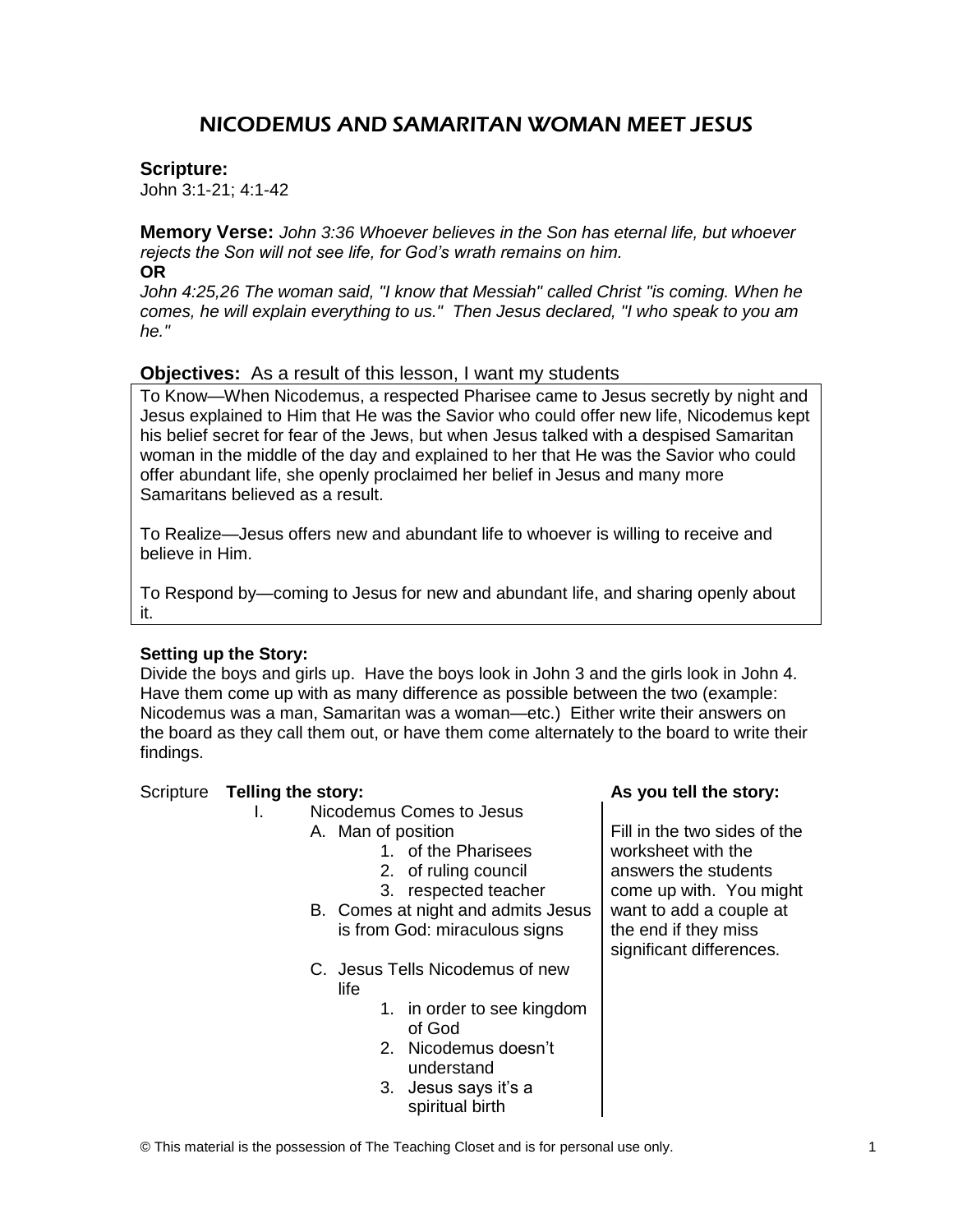- 4. "How can this be?"
- 5. Jesus tells of God sending His Son so those who believe in Him won't be condemned
- D. Nicodemus keeps his beliefs secret for fear of the Jews
- II. Jesus Goes to Samaritan Woman
	- A. Woman despised
		- 1. Jews hated Samaritans normally
		- 2. Jesus' disciples go to buy food in the town
		- 3. Woman drawing water in middle of day—not normal time.
		- 4. Jesus asks woman for a drink
	- B. Woman doesn't understand why Jesus is talking to her
	- C. Jesus tells woman of abundant life
		- 1. Ask me for living water
		- 2. won't thirst again
		- 3. "give me some"
		- 4. tells woman about her husbands
		- 5. woman asks about where to worship
		- 6. woman acknowledges about Messiah
		- 7. "I am he."
	- D. Woman tells whole village about Jesus being Messiah
		- 1. Many Samaritans believe
		- 2. Jesus stays 2 more days
		- 3. More believe he is the Savior of the world